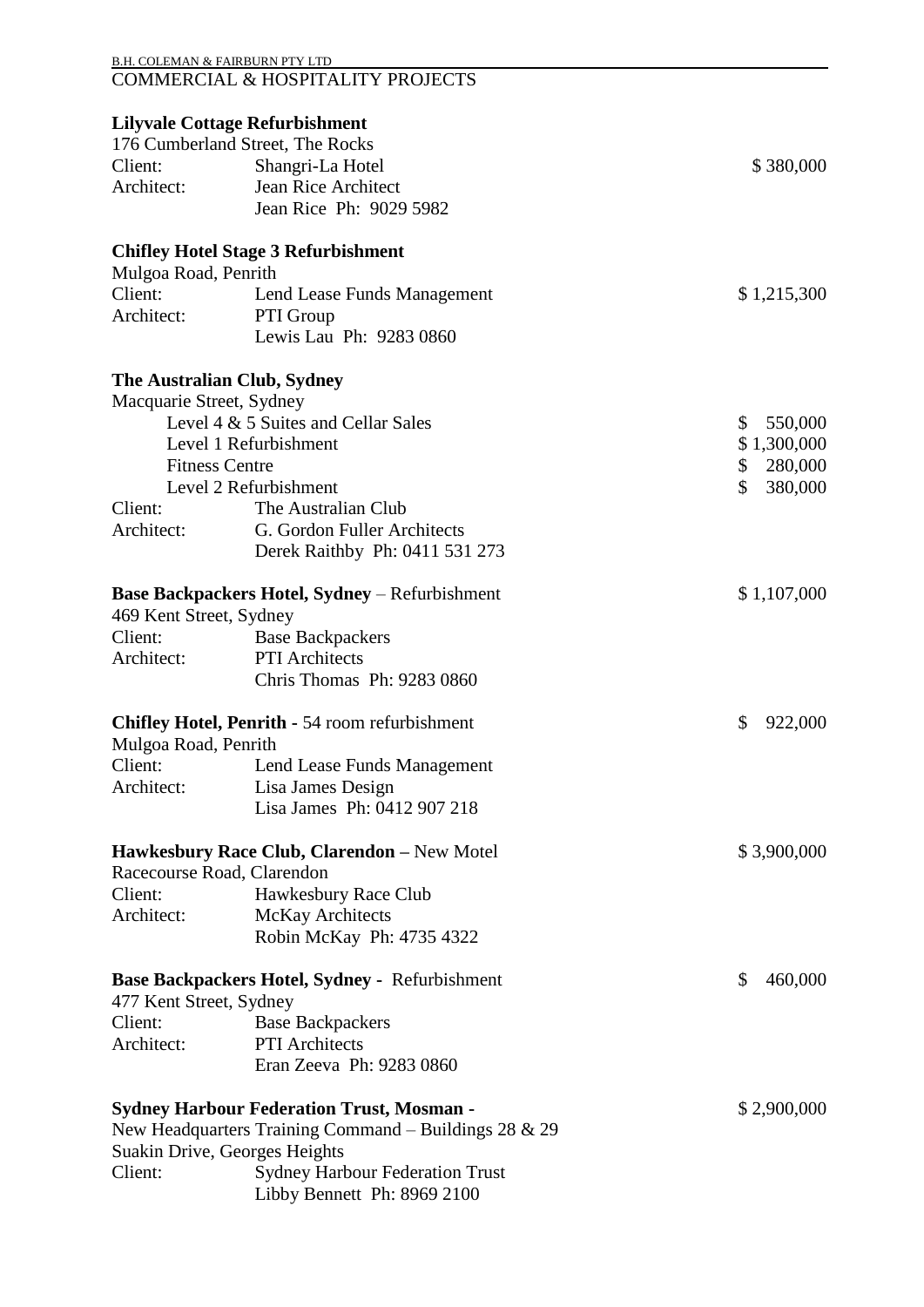| <b>B.H. COLEMAN &amp; FAIRBURN PTY LTD</b> |                                                                                    |                         |
|--------------------------------------------|------------------------------------------------------------------------------------|-------------------------|
|                                            | <b>COMMERCIAL &amp; HOSPITALITY PROJECTS</b>                                       |                         |
|                                            | <b>Pittwater Aquatic Club, Mona Vale</b> – New Clubhouse $\&$ Residence            | \$1,020,000             |
| 2 Esplanade, Mona Vale                     |                                                                                    |                         |
| Project Mgr:                               | Keiran Mulcahy & Associates                                                        |                         |
|                                            | Keiran Mulcahy Ph: 9799 9355                                                       |                         |
| <b>Titan Ford - New Showroom</b>           |                                                                                    | \$2,400,000             |
|                                            | 780 Pittwater Road, Brookvale                                                      |                         |
| Client:                                    | Ford Australia                                                                     |                         |
| Architect:                                 | <b>Birchall &amp; Partners</b>                                                     |                         |
|                                            | Graham Birchall Ph: 07 3812 2655                                                   |                         |
|                                            | <b>Du Pont Performance Coatings, Riverstone -</b> Office & Training Facility       | 560,000<br>$\mathbb{S}$ |
| Melbourne Road, Riverstone                 |                                                                                    |                         |
| Client:                                    | Du Pont Performance Coatings                                                       |                         |
|                                            | Paul Polverino Ph: 8818 4308                                                       |                         |
| Engineer:                                  | Docker Smith                                                                       |                         |
|                                            | Richard Binns Ph: 9411 3211                                                        |                         |
|                                            | <b>Stratco Pty Ltd., Huntingwood - Home Improvement Store</b>                      | \$1,363,000             |
|                                            | 15 Liberty Road, Huntingwood                                                       |                         |
| Client:                                    | Stratco (NSW) Pty Ltd                                                              |                         |
|                                            | Andrew McPherson Ph: 9672 1688                                                     |                         |
|                                            | <b>The Mailing House, Rydalmere</b> – Refurbishment of Warehouse $\&$ Office       | 309,050<br>$\mathbb{S}$ |
|                                            | Unit 1, 10-16 South Street, Rydalmere                                              |                         |
| Client:                                    | The Mailing House                                                                  |                         |
| Architect:                                 | Ian Magowan Ph: 4627 3979                                                          |                         |
| <b>Accor Asia Pacific, Sydney</b>          |                                                                                    |                         |
|                                            | Ibis 2003 Hotel Thornleigh                                                         | \$4,050,000             |
|                                            | Formule 1 Motel Extension, St. Peters                                              | \$615,000               |
|                                            | Ibis Hotel, Mascot: Restaurant & Hotel Roof, Guestroom Fitout                      | \$1,167,000             |
| Client:                                    | Accor Asia Pacific Pty Ltd                                                         |                         |
|                                            | Mark Quader Ph: 9367 0888                                                          |                         |
|                                            | <b>Foundation for Education &amp; Training, Randwick – Kenvale Training Centre</b> | \$1,837,000             |
| <b>High Street, Randwick</b>               |                                                                                    |                         |
| Client:                                    | The Foundation for Education $&$ Training                                          |                         |
| Architect:                                 | <b>TGP Architects &amp; Planners</b>                                               |                         |
|                                            | Wattyl Limited, Blacktown – Office Refurbishment & Modifications                   | 174,000<br>\$           |
| Client:                                    | Wattyl Limited, Blacktown                                                          |                         |
|                                            | Les Boulle Ph: 9621 9327                                                           |                         |
|                                            | <b>Continental Cars Pty Ltd., Punchbowl</b> - Car Showroom Conversion              | \$<br>140,000           |
|                                            | 1215 Canterbury Road, Punchbowl                                                    |                         |
| Client:                                    | <b>Continental Cars Pty Ltd</b>                                                    |                         |
|                                            | Bill Bunting Ph: 9759 1977                                                         |                         |